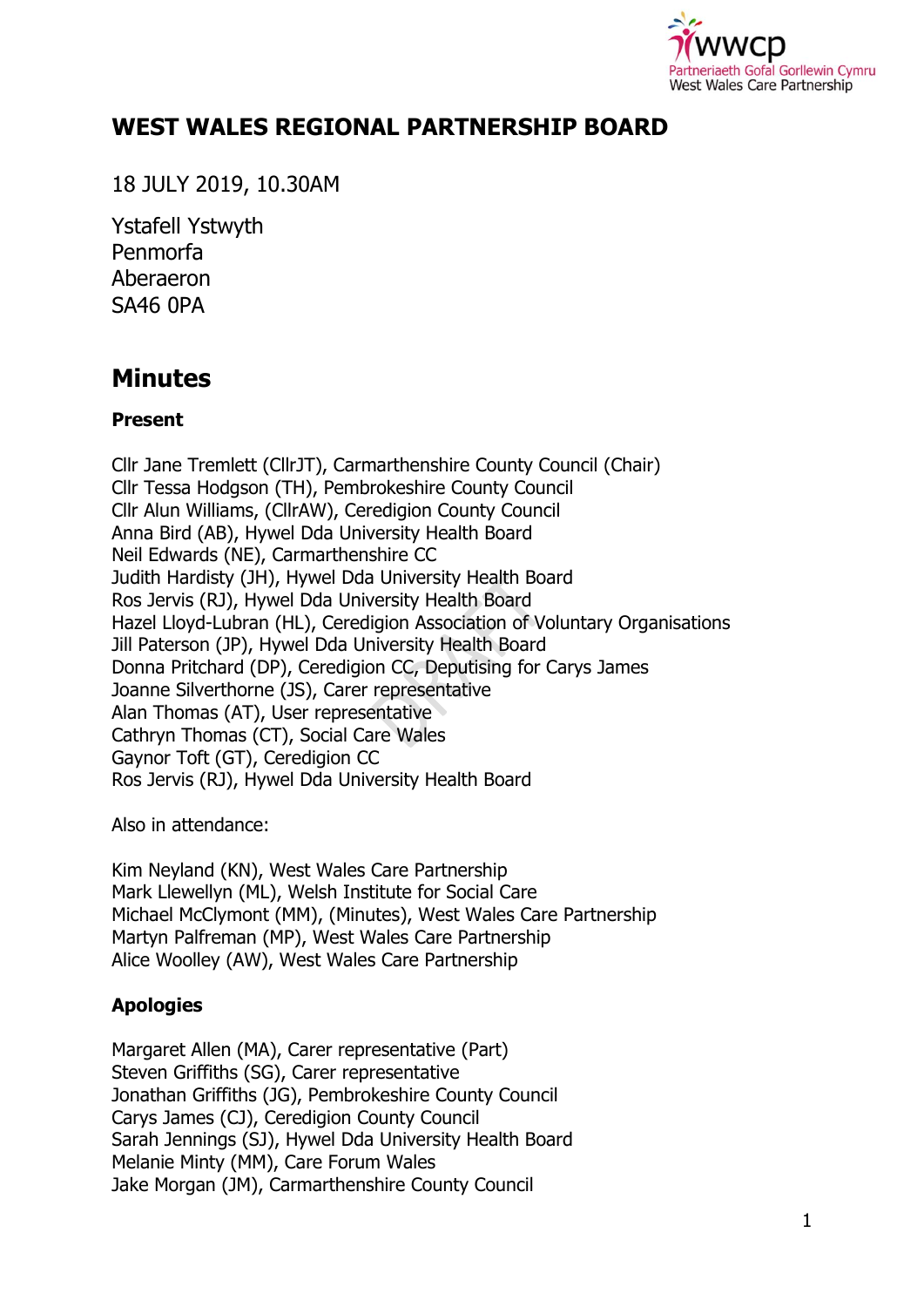Gareth Morgans (GM), Carmarthenshire CC Jonathan Morgan (JM), Carmarthenshire CC James Tyler (JT), User representative Karen Chandler (KC), Pembrokeshire People First

## **1. Welcome and introductions**

The Chair welcomed attendees to the meeting. Round table introductions followed.

## **2. Apologies**

Apologies were noted.

## **3. Minutes of previous meeting held on 25 March 2019 and Matters Arising**

The minutes were approved as a true and accurate record of the meeting.

Matters arising:

#### Item 3: Regional PSB/RPB meeting 7 June 2019

MP provided feedback on the second regional meeting of the three Public Services Boards (PSBs) and RPB which had taken place in Carmarthen. The meeting had also been attended by representatives of Powys RPB and PSB. The focus had been on exploring areas of shared interest across the RPB and PSB programmes (for example prevention and developing community resilience) and identifying potential areas for joint working. 'Global' issues such as procurement and environmental impact of services were also potential areas for joint working. Such an approach was being actively encouraged by Welsh Ministers and the Future Generations Commissioner. Worked-up proposals would be brought for consideration by the RPB at its September meeting. **ACTION: MP**

The following points were also noted in relation to specific items within the minutes:

Item 3: Appointment of Housing and education representatives

MP advised that discussions were ongoing with Community Housing Cymru, the national umbrella body for Registered Social Landlords regarding appointment of a representative to the RPB. They had agreed to identify a representative and had also offered to work with the West Wales Board and other RPBs to optimise their input and added value moving forward.

Item 3: Regional Leadership Group MP advised that an initial meeting would be scheduled for the autumn.

Item 8: Support and engagement of user/carer representatives MP advised that there would be further discussion between statutory partners and that a response would be brought back to the RPB in due course. **ACTION: MP**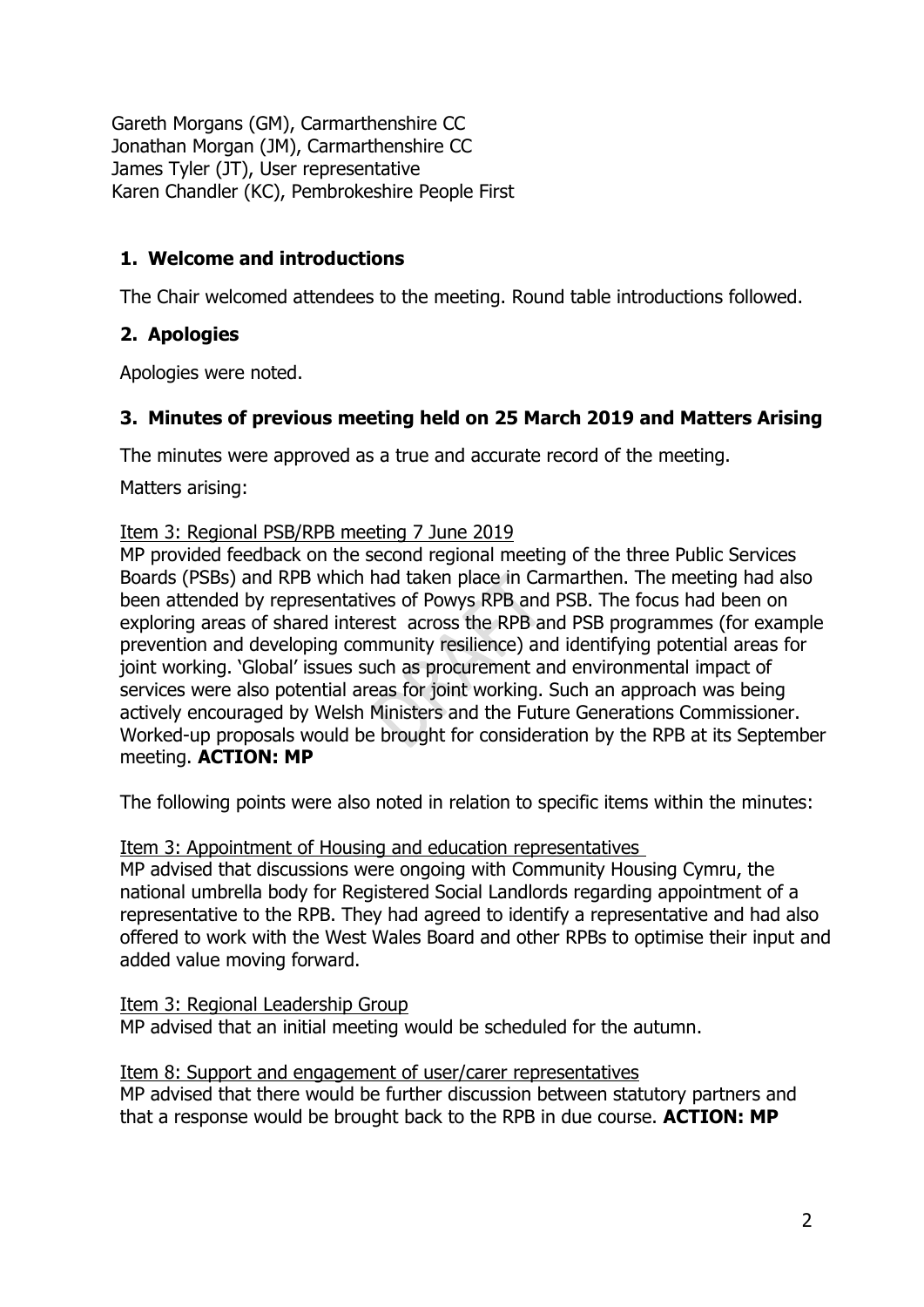#### **4. Feedback from meeting between Deputy Minister for Health and Social Services and RPB Chairs, 3 July 2019**

MP reported that he had accompanied CllrJT to the latest meeting between the Deputy Minister for Health and Social Services, Welsh Government officials and Chairs of Regional Partnership Boards.

A core emphasis of the discussion with the Deputy Minister was in relation to children's services and looked after children. Welsh Government was clearly keen to raise the prominence of the children's agenda on RPBs, to redress what was seen as a concentration on older adults in regional programmes. Examples of notable and successful partnership working on children's services in West Wales had been shared at the meeting, along with proposals to establish a regional children's services group as part of the revised regional partnership structure.

AT stressed the importance of transition between adults and children as part of this and it was confirmed that this would be a priority for consideration of the new children's services group.

The meeting with the Deputy Minister had also involved discussions on the following issues:

- Requirements for pooled funds for care homes: Welsh Government's expectations clearly remained that physical pooled funds would be established as required under regulations. KPMG consultants had been appointed by Welsh Government to review arrangements in place in each region and fieldwork was expected to commence over the summer.
- Wales Audit Office Review of ICF: Welsh Government had advised that the review, in which RPB members had participated during 2018, would be published imminently. (It was noted that the report had been published on 18 July). It was expected that the report would contain recommendations for improvement in relation to oversight of ICF by RPBs and challenges in relation to evidencing impact of funded programmes and mainstreaming those that were seen to be successful.
- Joint inspection of partnership arrangements and integrated delivery models: Welsh Government had advised on work being undertaken by a stakeholder group on the development of a framework for this, reflecting a commitment within 'A Healthier Wales'. There would be a strong emphasis on selfassessment by regional partnerships. Initial proposals regarding the framework would be consulted upon in the autumn. It was noted that this work needed to align with the outcomes of the review of strategic partnerships currently being undertaken by the Welsh Local Government Association.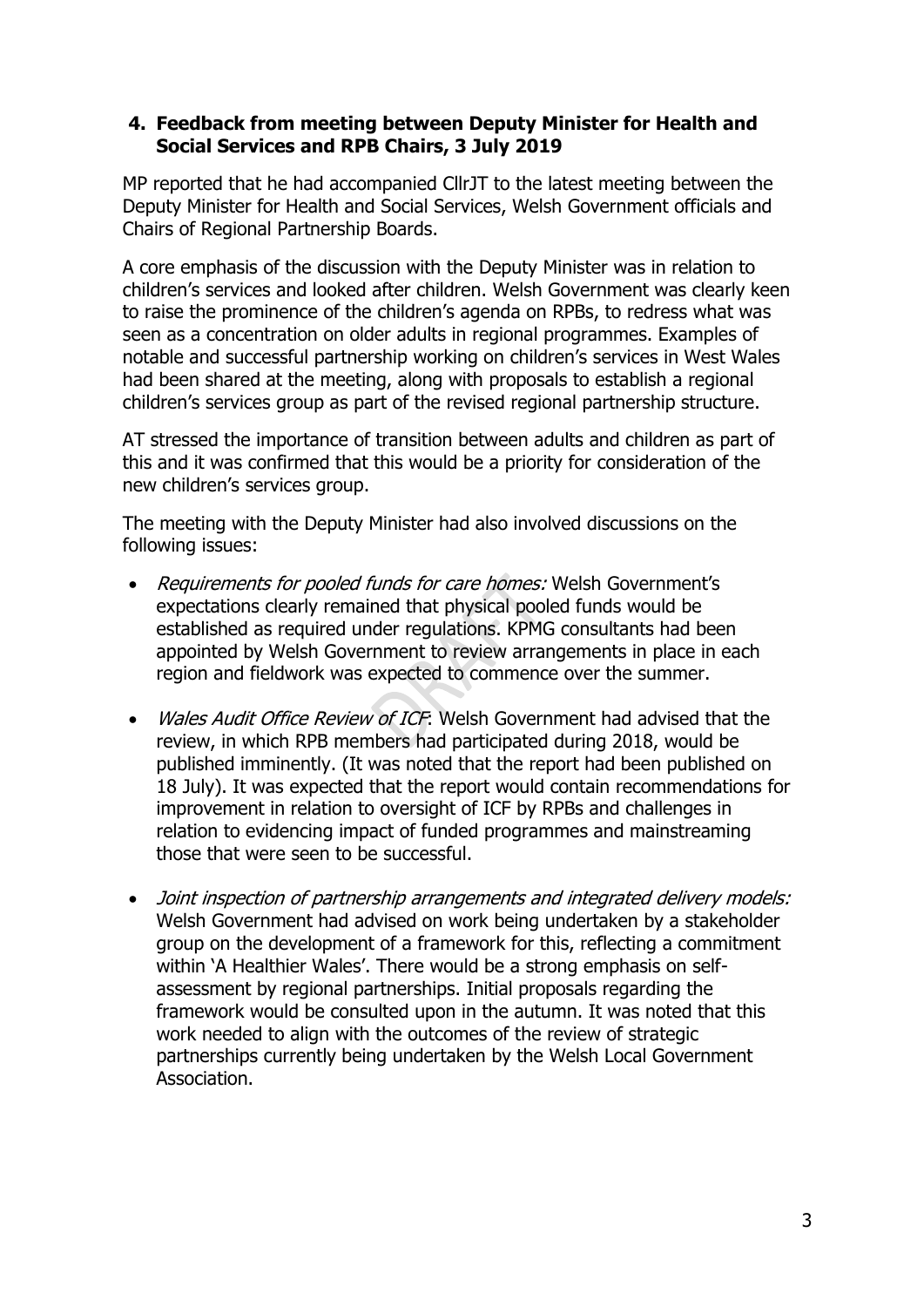#### **5. Independent evaluation of the implementation of the Social Services and Wellbeing Act**

Mark Llewellyn (MLl) from the Welsh Institute for Health and Social Care attended for the item and provided an overview of the independent evaluation of the Social Services and Wellbeing Act which had been commissioned by Welsh Government. This would be delivered by a consortium comprising the University of South Wales, Swansea University, Bangor University and Cardiff University and would assess the impact of the Act on individuals, families and carers, communities, workers and organisations. The evaluation would last for an expected three years from November 2018 (with possible extension to five years) and would be undertaken through the prism of five principles which underpinned the Act, namely voice and control, well-being, co-production, multi-agency working, and prevention and early intervention. Three core questions would be asked in relation to these:

- To what extent have meaningful and evaluable principles been articulated?
- If principles have been articulated, to what extent and in what ways are they being adhered to in practice?
- If adhered to, to what extent and in what ways are the principles leading to the desired results

The academic team was being supported and challenged by a Study Expert Reference Group, who would be using the principles of co-production to work with the academics and expert advisers.

During resulting discussion, a number of issues were raised, including:

- Need for clarity and consensus over core principles such as prevention in order to effectively assess impact
- The need for regular feedback of information and emerging themes to a range of stakeholders to enable validation and challenge of findings
- The need to consider the impact of other legislation and policy and to consider the whole 'system', including primary care. It was acknowledged that direct causality of change and improvement would be difficult to identify
- The need to align work with forthcoming inspection of partnership working and integrated models

MLl thanked RPB members for their feedback at this stage and it was agreed that it would be helpful to maintain a conversation with the Board over the duration of the evaluation. **ACTION: MP**

## **6. A Healthier West Wales Transformation Programme update**

MP provided an update on progress in relation to the approved programmes and further advised on changes to regional governance to provide optimum assurance around delivery. The Board was informed that a separate bid for funding to establish a regional Research, Innovation and Improvement Hub had been submitted and was currently being considered by Welsh Government. This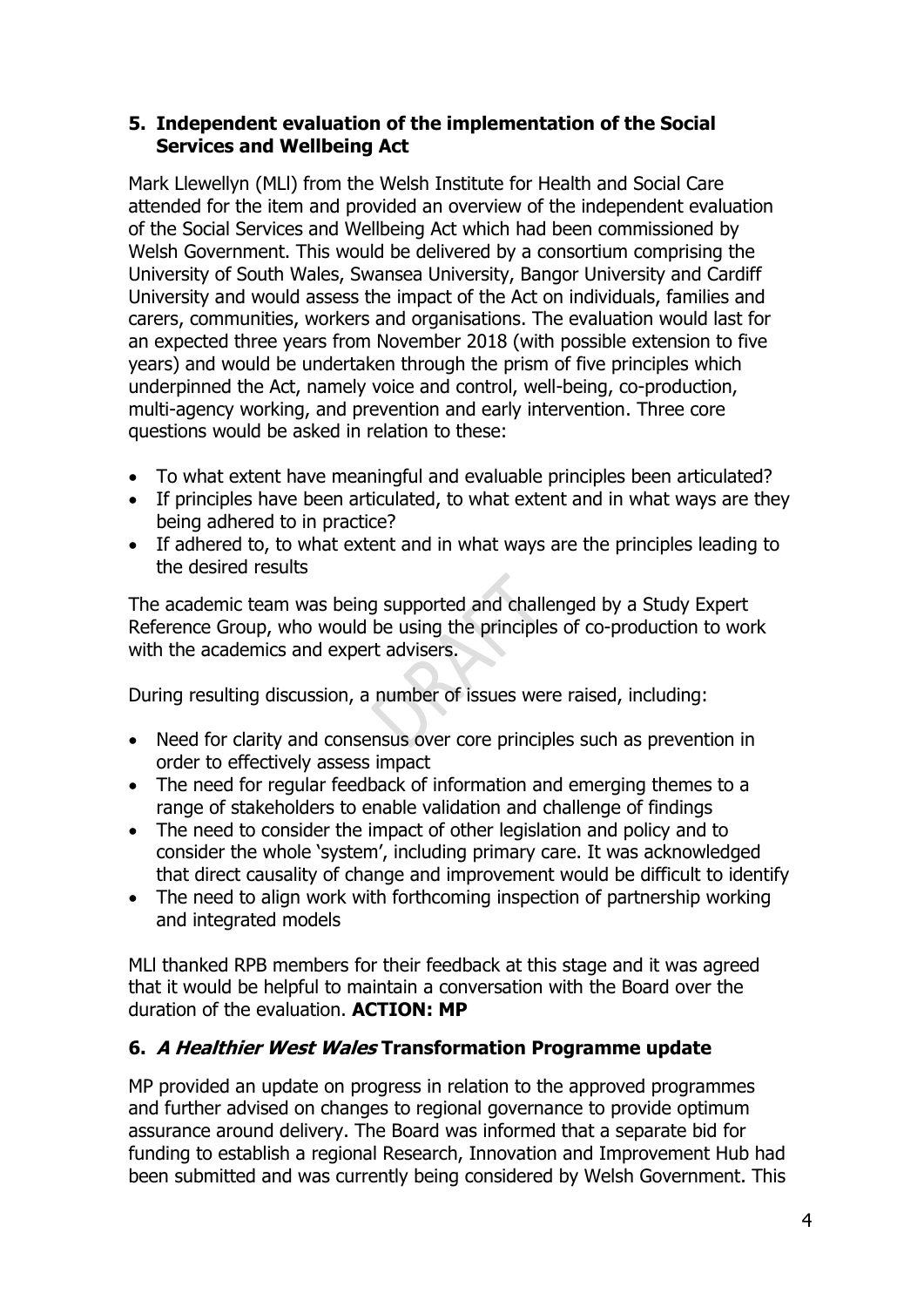would provide an invaluable resource in sharing effective practice from across the region, UK and beyond to inform transformation and ensuring that research informed new developments. Finally, MP advised that an external evaluation of the funded programmes would be commissioned shortly.

A further update would be provided at the next meeting. **ACTION: MP**

## **7. Out of county placements**

Following discussion at the March meeting of the RPB, MP introduced a preliminary paper produced at the request of CllrAW, setting out the extent of out of county placements across the region for both adults and children and identifying key initiatives across the region designed to address the issue and reduce the number. The initial focus was on care homes, with an intention to broaden the analysis out to other placements over time. This would provide the basis for discussion by the RPB on a regular basis, in terms both of trends and impact of remedial measures. It was agreed that the RPB's role in supporting improvements in this area was an important one. The report was welcomed and noted.

## **8. Integrated Care Fund 2019-20 Update**

KM provided an overview of the current (end of Quarter 1) reported revenue spend within the ICF programme, which would be reported to Welsh Government shortly. This stood at £899,810.79, representing 7.86% of the 2019/20 revenue budget. The RPB was advised that this was unlikely to represent the total spend, as additional costs were likely to have been incurred but not claimed from Hywel Dda UHB which holds the ICF allocation. Colleagues were working to improve the timeliness of claims. In view of this full spend of the regional allocation was anticipated by year end.

Highlights of the revenue and Capital programmes were provided, with KN noting in particular the range of innovative programmes across different population groups and the active contribution of citizens and third sector organisations in the development and delivery of projects. An example was the development of the Learning Disabilities Charter, which would be launched at the Pembrokeshire County Show in August by the Deputy Minister for Health and Social Services.

KN invited members to contact her directly for further information on the revenue and Capital programmes.

#### **9. End of Year Presentation from Graduate Trainee, West Wales Care Partnership**

MP introduced the item, advising the RPB that the West Wales Care Partnership was fortunate to be involved in an all-Wales graduate programme run by Academi Wales. Alice Woolley (AW) had been placed in the Regional Collaboration since August 2018 and would be replaced by a second trainee in August 2019. Her contribution to the work of the partnership had been considerable. Trainees were required to present to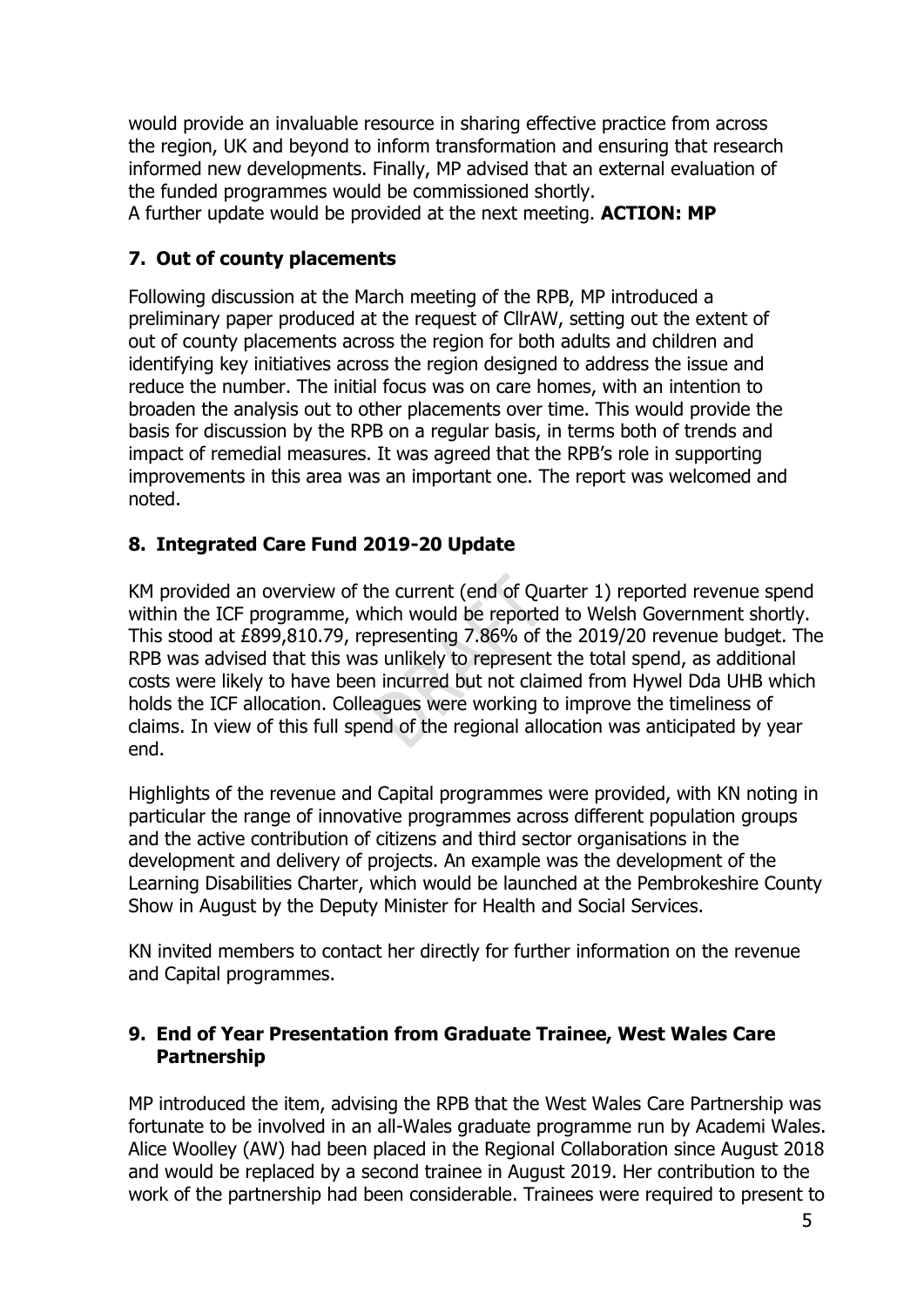senior colleagues on their experience at the end of their placements and it had been agreed that AW would present to the RPB. Two representatives of Academi Wales were present to observe the item.

In her presentation AW provided further information on the graduate programme and the areas she had focused on within her initial placement with the WWCP. These had included key RPB priority areas and were as follows:

- Developing a regional advocacy service
- Establishing a regional innovation (provider) forum
- Supporting the work of unpaid carers in the region
- Future workforce planning and encouraging people to work within the care sector

Her impression at the end of 12 months was that the work of the WCCP was both diverse and transformational. She had been impressed with the commitment across partners to improve and integrate in spite of considerable challenges including organisational and political differences, geography and communication.

She has been impressed with information, knowledge and work ethics that the small team has. The work is not without its challenges - Organisational barriers, governance, communications, political challenges and geographical diversities were just a few mentioned. She shared potential ways of overcoming such challenges and stated that the work she had been involved in had been both rewarding and a hugely valuable experience.

MP thanked AW for her significant contribution to the work of the Partnership and commended her for her professionalism and ability to influence a complex agenda in a positive way. He was joined by other members in congratulating AW on her contribution and encouraging her to consider working in this area following completion of her course. She was wished well for the future.

## **10. For information Items**

RPB Annual Report [Link](https://www.wwcp.org.uk/wp/wp-content/uploads/2019/06/WEST-WALES-RPB-ANNUAL-REPORT-2018-19-FINAL.docx.pdf)

Carers Annual Report [Link](https://www.wwcp.org.uk/wp/wp-content/uploads/2019/06/WWCDG-Carers-Annual-Report-2018-19-final-version.pdf)

WCVA report on third sector involvement in RPBs – attachment provided with papers

MP briefly outlined each of the above items and commended them for further reading by Board members. This was noted.

## **11. Next meeting: 19th September 2019, 10:30 Carmarthen**

#### **12. AOB**

JH proposed that the Board membership be widened to include the Welsh Ambulance Service Trust representation because of its vital contribution to the Board's agenda. This was agreed and a formal invitation would be sent. **ACTION: MP**